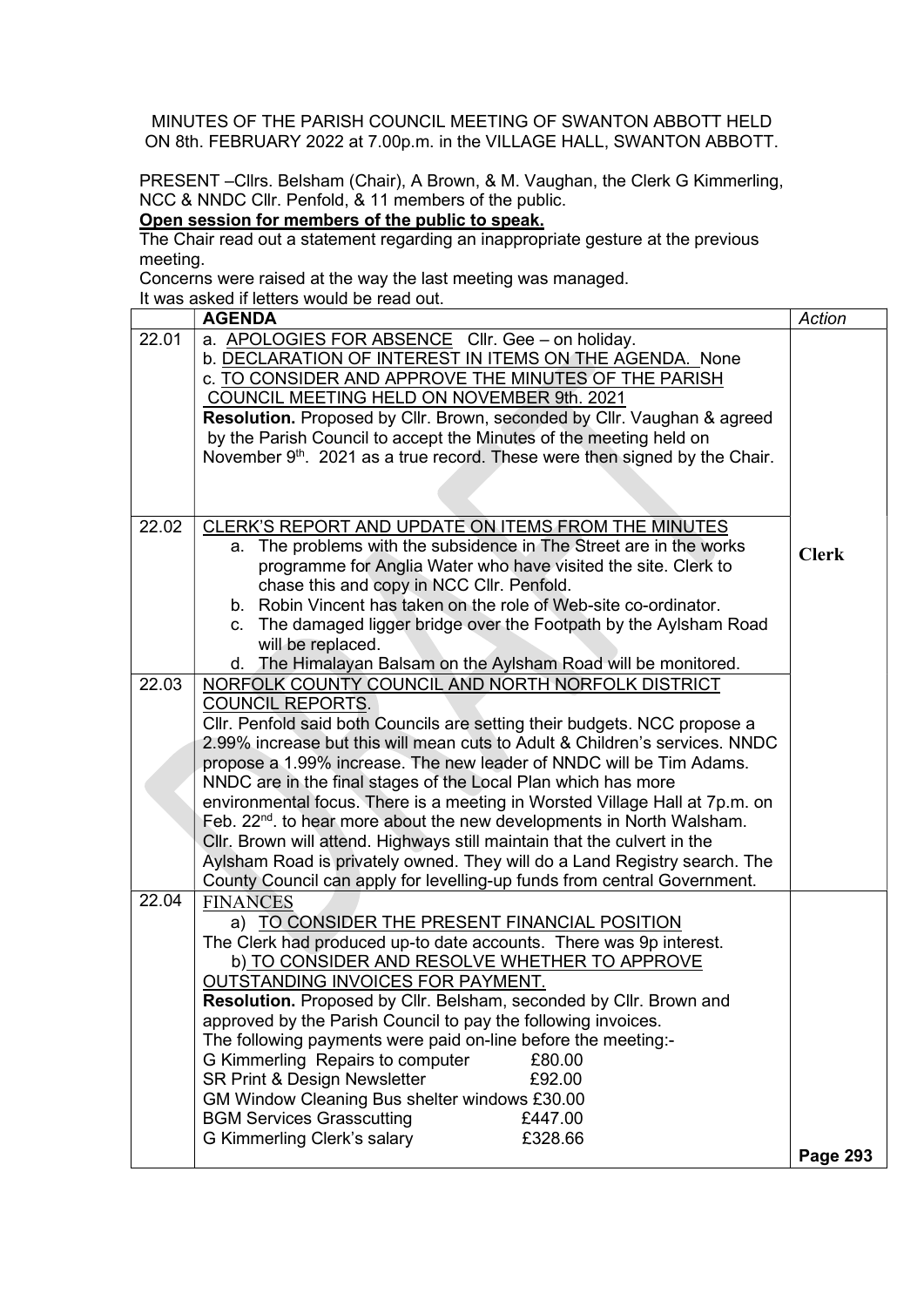|       | The following payments were authorised to be paid on-line:-                              |                   |
|-------|------------------------------------------------------------------------------------------|-------------------|
|       | G Kimmerling Clerk's expenses<br>£10.47                                                  |                   |
|       | Swanton Abbott Village Hall Hire of hall<br>£10.00                                       |                   |
|       | C) TO CONSIDER HOLDING FUNDS FOR THE 'SAVE THE JOLLY                                     |                   |
|       | <b>FARMERS PUBLIC HOUSE'</b>                                                             |                   |
|       | The Clerk explained she still had £513.36 left over from a grant when the                |                   |
|       | Jolly Farmers public house was up for sale and the community were trying to              |                   |
|       | purchase this. Resolution. Proposed by Cllr. Belsham, seconded by Cllr.                  |                   |
|       | Brown and agreed by the Parish Council to hold these funds for the future.               |                   |
| 22.05 | <b>PLANNING</b>                                                                          |                   |
|       | a) TO CONSIDER ANY PLANNING APPLICATIONS.                                                |                   |
|       | PF/22/0073 Sandfields Cottage, Youngmans Lane                                            |                   |
|       | Erection of detached domestic outbuilding to rear of dwelling                            |                   |
|       | Approved prior to the meeting.                                                           |                   |
|       | b) TO NOTIFY OF ANY PLANNING DECISIONS BY NNDC None.                                     |                   |
|       | c) TO CONSIDER ANY OTHER PLANNING ISSUES Affordable                                      |                   |
|       | Housing Update.                                                                          |                   |
|       | Cllr. Belsham said there was nothing to report on the Affordable Housing.                |                   |
| 22.06 | TO SET THE DATES FOR THE MEETINGS IN 2022/23                                             |                   |
|       | The following dates were proposed:- March 15, May 10, July 12, Sept. 13,                 |                   |
|       | Nov. 18 & Jan. 16 2023.                                                                  |                   |
|       | Resolution. Proposed by Cllr. Belsham, seconded by Cllr. Brown and agreed                |                   |
|       | by the Parish Council to agree those dates.                                              |                   |
| 22.07 | HIGHWAYS AND DRAINAGE ISSUES UPDATE                                                      |                   |
|       | The Street is due to be re-surfaced so it is vital to get Anglia Water to fix the        |                   |
|       | problem here before this happens.                                                        |                   |
|       | TO CONSIDER ROAD SWEEPING IN THE VILLAGE.                                                |                   |
|       | It was agreed that this should be postponed until The Street is re-surfaced.             |                   |
| 22.08 | TO CONSIDER CO-OPTION ONTO THE COUNCIL                                                   |                   |
|       | It was agreed the three vacancies should now be re-advertised. Cllr. Brown               | Cllrs. &          |
|       | proposed an open forum meeting so that members of the public can find out                | <b>Clerk</b>      |
|       | more about being a Parish Councillor. It was agreed that this was a good idea            |                   |
|       | The Councillors will agree a date and the Clerk will then advertise this.                |                   |
| 22.09 | <b>COMMUNITY ENGAGEMENT</b>                                                              |                   |
|       | a) TO CONSIDER THE QUEEN'S JUBILEE CELEBRATIONS.                                         |                   |
|       | CIIr. Brown proposed having a paper vote delivered to all properties asking              |                   |
|       | for suggestions for a permanent memorial for the Queen's Jubilee such as                 | <b>Cllr Brown</b> |
|       | a tree, community orchard or Village Sign. This was agreed. Cllr. Brown also             |                   |
|       | suggested looking into the Eden Project's Big Jubilee Lunch between June 2 <sup>nd</sup> |                   |
|       | and June 5 <sup>th</sup> .                                                               |                   |
|       | The SAS are organising a village history event on June 5 <sup>th</sup> , and the School  |                   |
|       | and Church are considering other events.                                                 |                   |
|       | A street party had been requested. It was suggested that the Parish Council              |                   |
|       | could provide some funding. This will be on a future agenda.                             |                   |
|       |                                                                                          | Agenda            |
| 22.10 | <b>BROADBAND AND MOBILE PHONE UPDATE</b>                                                 |                   |
|       | Swanton Abbott has been identified as being on the list of priority villages to          |                   |
|       | be included in the new Ultrafast Broadband scheme with a significant number              |                   |
|       | of premises being included. The first builds will commence late 2022/early 23            | <b>Page 294</b>   |
|       | and will take several years to complete.                                                 |                   |